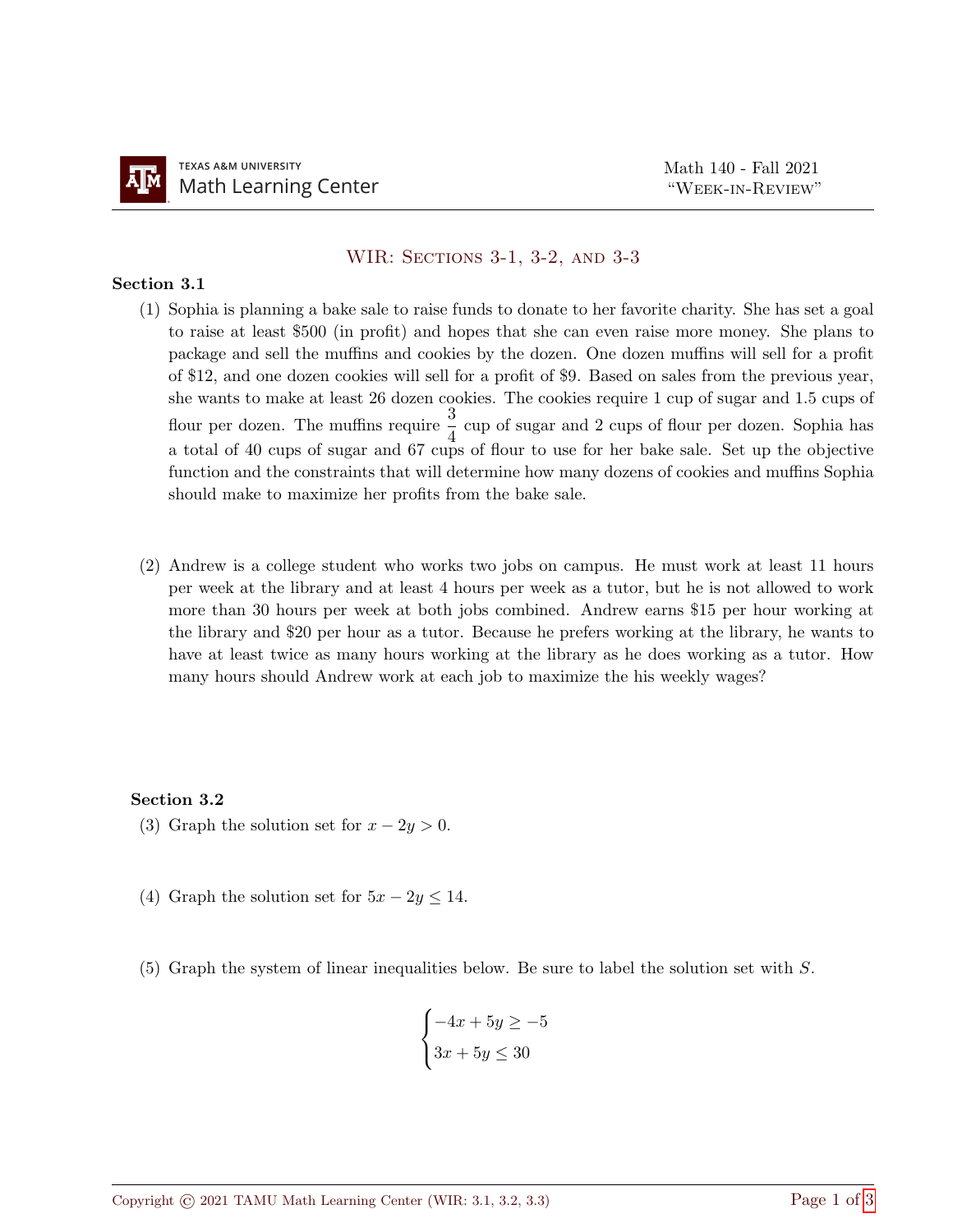(6) The lines  $l_1; 2x+3y = 21, l_2: -2x+3y = -9, l_3: x = 0$ , and  $l_4: y = 1$  are graphed below. Write a system of inequalities where Region A is the solution set. Determine if Region A is bounded or unbounded, and then find the corner points of the feasible region. Do the same for Regions B and C.



## Section 3.3

(7) Use the graph below to solve the problem set up in  $#1$  from Section 3.1 above. First find the feasible region and then find the maximum profit Sophia can make. Recall that  $x$  was the number of dozen of cookies made for the bake sale; y was the number of dozen muffins made for the bake sale; and  $P$  was the amount of profit made (in dollars). We want to maximize